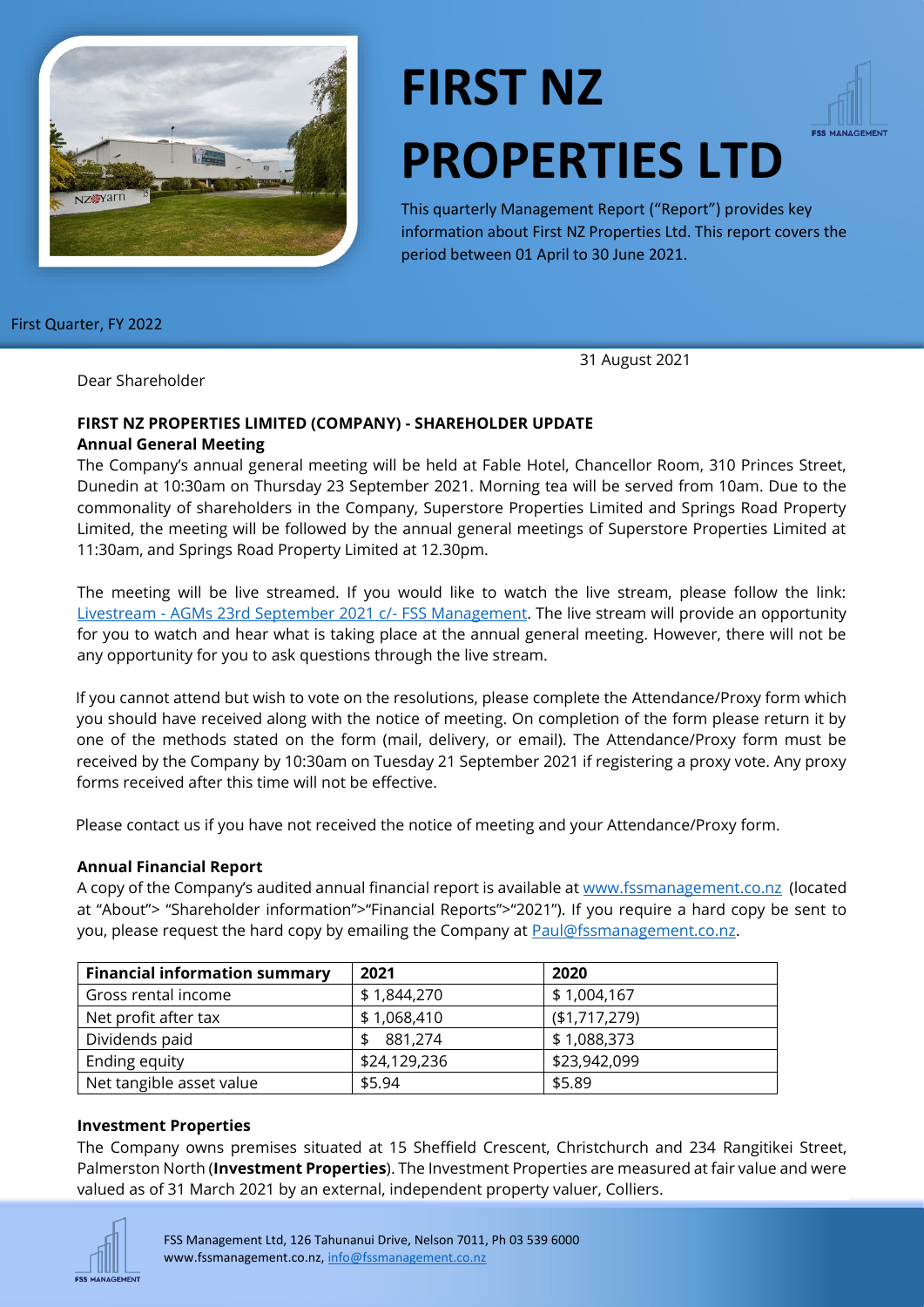#### The latest revaluation of the Investment Properties is summarised as follows:

|                                        | <b>Sheffield Crescent,</b><br>Christchurch | Rangitikei<br>Street,<br><b>Palmerston North</b> |
|----------------------------------------|--------------------------------------------|--------------------------------------------------|
| Weighted<br>lease<br>average<br>term   | 3.64 years                                 | 3.35 years                                       |
| Rental value<br>square<br>per<br>metre | \$914                                      | \$2,939                                          |
| Capitalisation rate                    | 7.75%                                      | 6.75%                                            |
| Discount rate                          | 9.00%                                      | 8.00%                                            |
| <b>Terminal Yield</b>                  | 8.25%                                      | 7.25%                                            |
| Net market rent                        | \$1,002,757                                | \$820,820                                        |
| Net passing rent                       | \$1,051,279                                | \$932,205                                        |
| Valuation                              | \$9.33m                                    | \$12.0m                                          |

## *15 Sheffield Crescent*:

- The valuation reflects that the seismic rating of the property is below 67% NBS and that this impacts the capital expenditure value of \$2.08m.
- The valuation reflects that the property was not able to obtain natural disaster insurance cover and is further discounted by \$1.65m
- Engineers continue to prepare the documentation and scope for the remaining improvements to bring the building up to 67% NBS.
- Full rent continues to be paid along with all recharges.

## *234 Rangitikei Street*

Full rent and service charges continue to be paid.

# **Current Tenancies**

*15 Sheffield Crescent*

NZ Yarn Limited

- Ten-year term expiring 21 November 2024 with four rights of renewal of three years each.
- Rent reviews every three years.

## *234 Rangitikei Street*

Harvey Norman

- Five-year term expiring 27 October 2026 with one right of renewal of five years.
- Rent reviews annually.

Bed, Bath & Beyond

- Six years and 10-month term expiring 1 December 2026 with two rights of renewal of five years each.
- Fixed rent increase of 3% per annum on each anniversary of the commencement date.

Price Busters

- Six-year term expiring 6 April 2027 with one right of renewal of six years.
- Fixed rent increase of 1% annually on each anniversary of the commencement date

## **Website**

FSS Management has a website available at [www.fssmanagement.co.nz.](http://www.fssmanagement.co.nz/) There is information on the website that covers all the companies managed by FSS Management. The information includes current and historic audited annual financial reports, AGM notices and minutes, and other information that maybe of interest.

# **Anti-Money Laundering Procedure**

The Anti-Money Laundering and Countering Financing of Terrorism Act 2009 (AML/CFT Act) and associated regulations place obligations on reporting entities to detect and deter money laundering and terrorism financing.